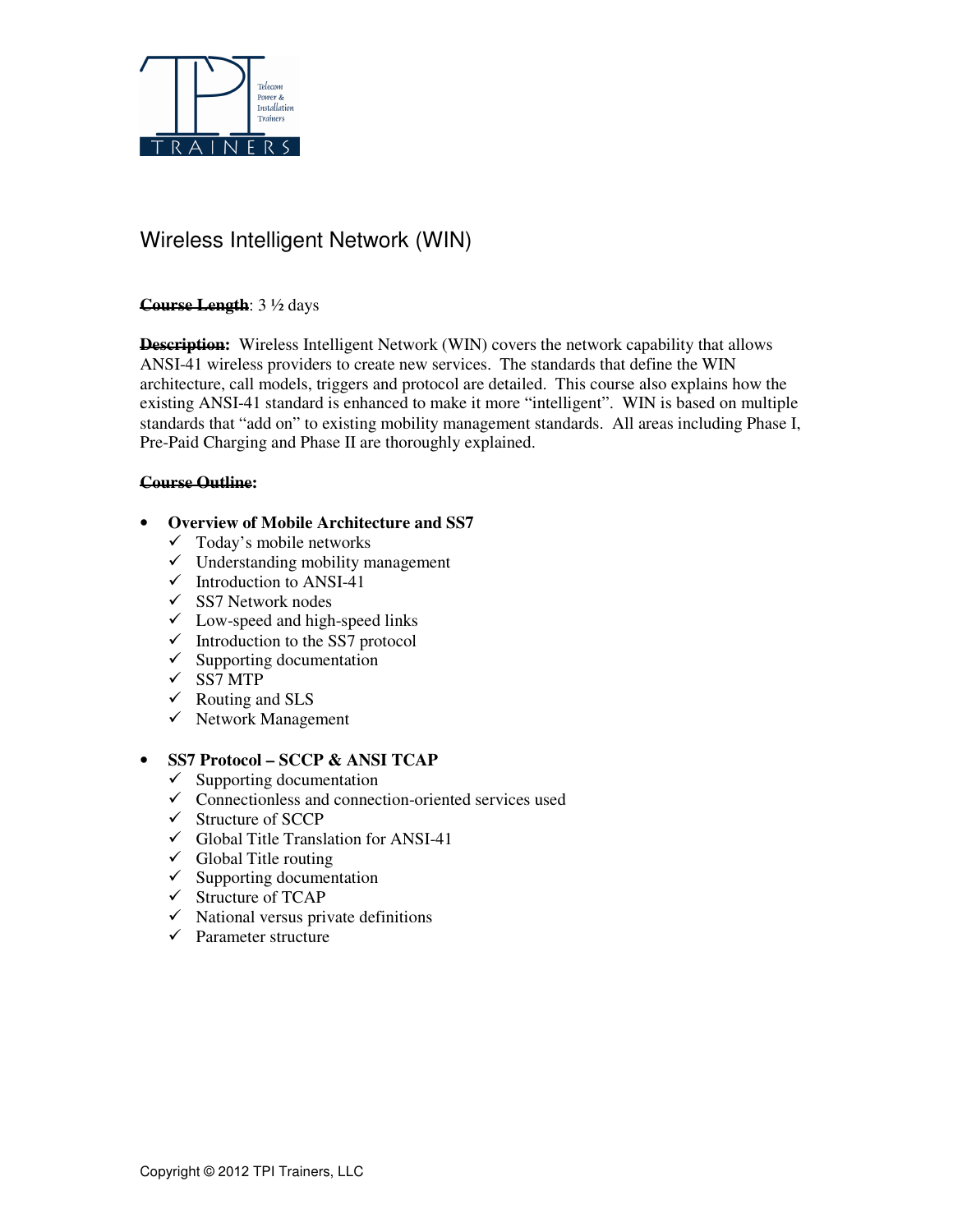

# • **ANSI-41 MAP Application**

- $\checkmark$  The ANSI-41 document
- $\checkmark$  Mobile architecture
- $\checkmark$  Intersystem handoff call flow scenarios
- $\checkmark$  Mobile qualification registration and authentication
- $\checkmark$  Voice services call flows
- $\checkmark$  Short Message Service (SMS)
- $\checkmark$  Call flows and interactions between VLRs and HLRs

## • **WIN Overview and Phase I**

- $\checkmark$  What is WIN
- $\checkmark$  What services does WIN support?
- $\checkmark$  WIN standards Phase I, Phase II, Prepay
- $\checkmark$  WIN architecture and nodes
- $\checkmark$  Intelligent Networking Principles
- $\checkmark$  Basic Call State Model (BCSM)
- $\checkmark$  Points In Call (PIC) and Detection Points (DP)
- $\checkmark$  WIN triggers
- $\checkmark$  Examples and uses of triggers
- $\checkmark$  Calling Name Delivery

#### • **WIN Protocols**

- $\checkmark$  SS7 MTP enhancements
- $\checkmark$  WIN routing and GTT
- $\checkmark$  TCAP, ANSI-41 and WIN
- $\checkmark$  Arming triggers
- $\checkmark$  Operations codes
- $\checkmark$  Parameters

#### • **WIN Pre-Paid and Phase II**

- $\checkmark$  WIN Pre-Paid Charging
- $\checkmark$  WIN Pre-paid documentation
- $\overrightarrow{C}$  Changes to the BCSM
- $\checkmark$  New triggers and detection points
- $\checkmark$  Call flow scenarios for Pre-Paid Charging
- $\checkmark$  WIN Phase II
	- > Triggers for Preferred Language
	- > Advice of Charge
	- Rejection of Undesired Annoyance Calls
	- > Premium Rate Charging
	- > Freephone
- $\checkmark$  WIN Phase II documentation
- $\checkmark$  WIN Phase II call flow scenarios